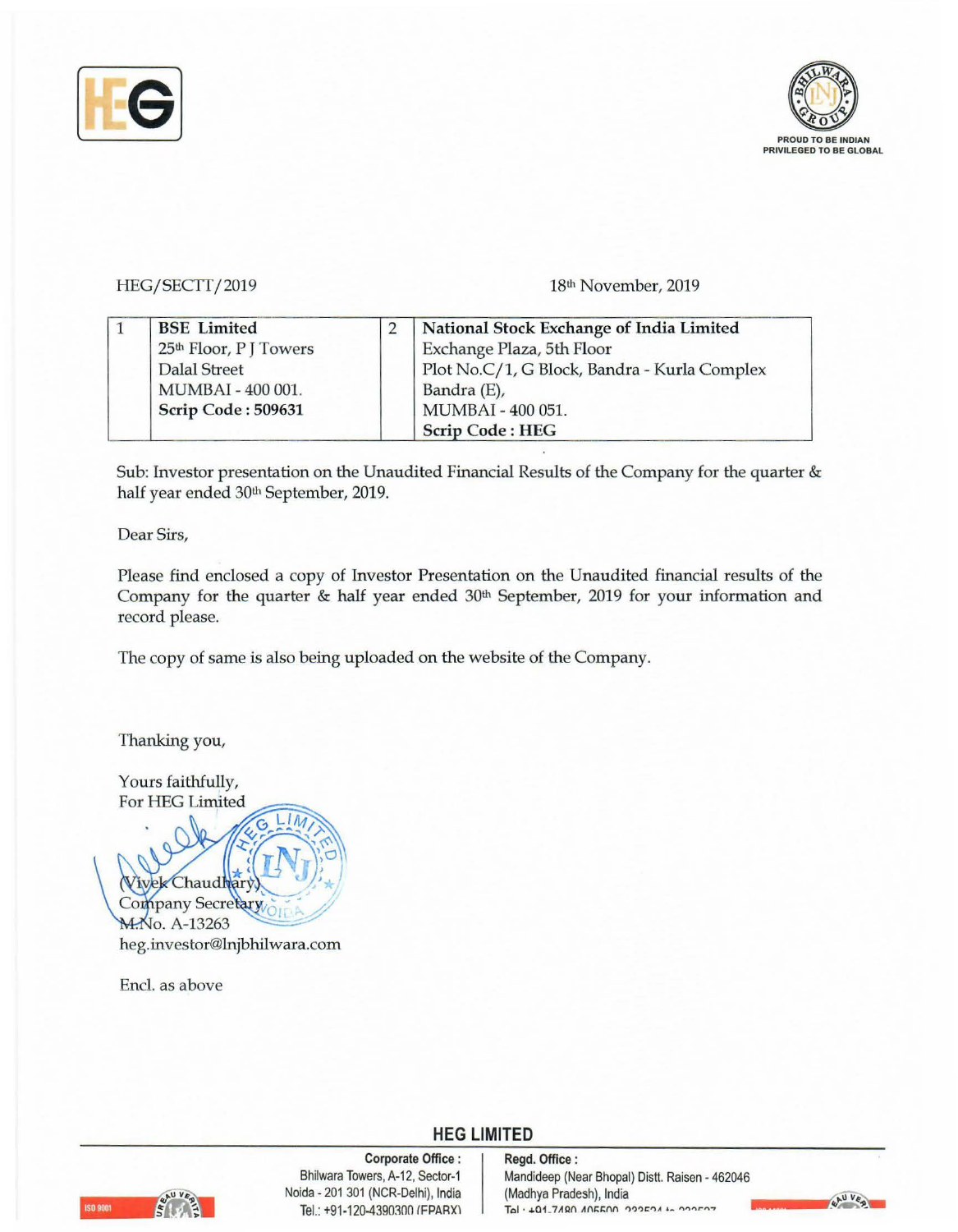



#### **PROUD TO BE INDIAN** PRIVILEGED TO BE GLOBAL

Q2 FY20 - Investor Update Presentation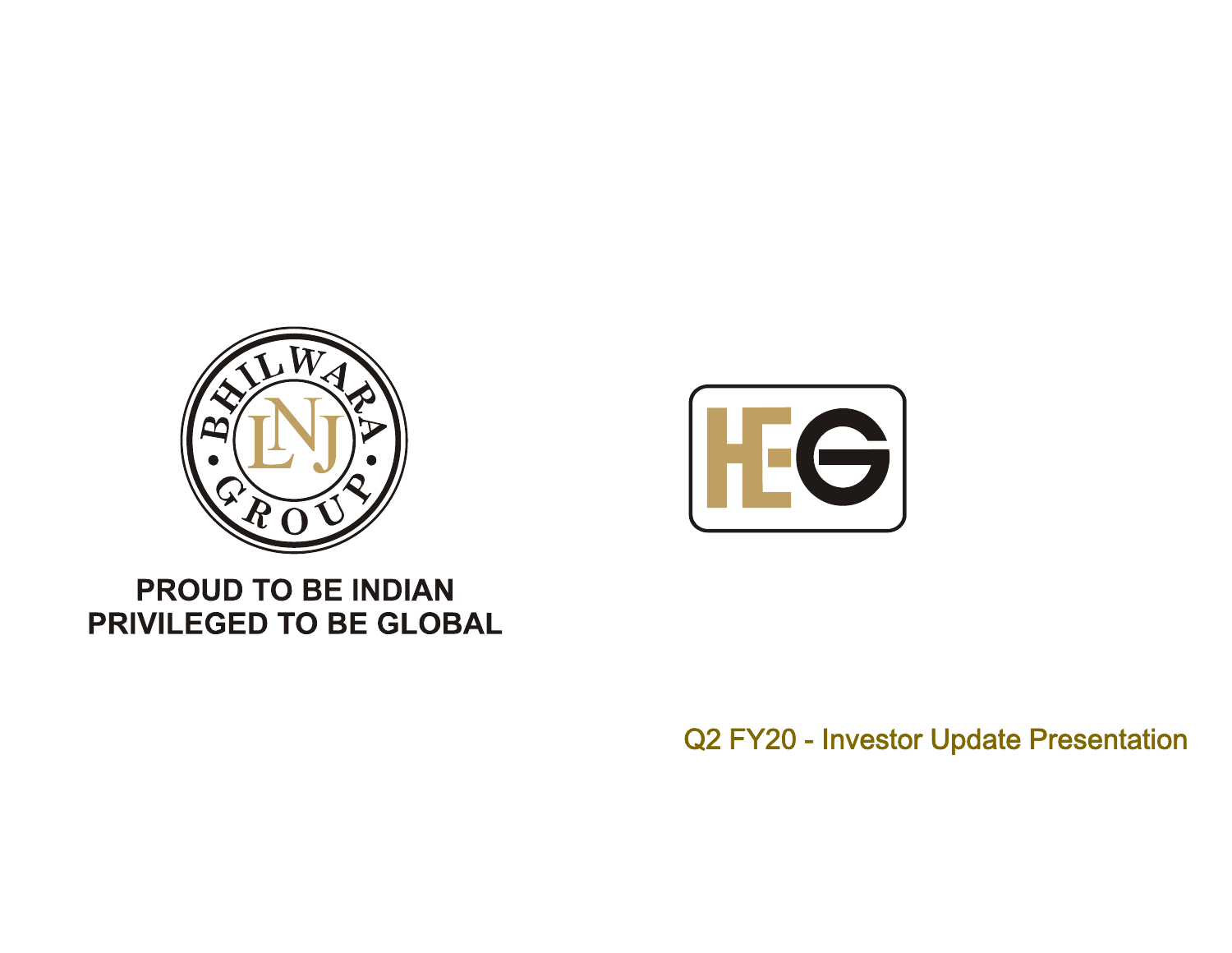#### WORLD CRUDE STEEL PRODUCTION



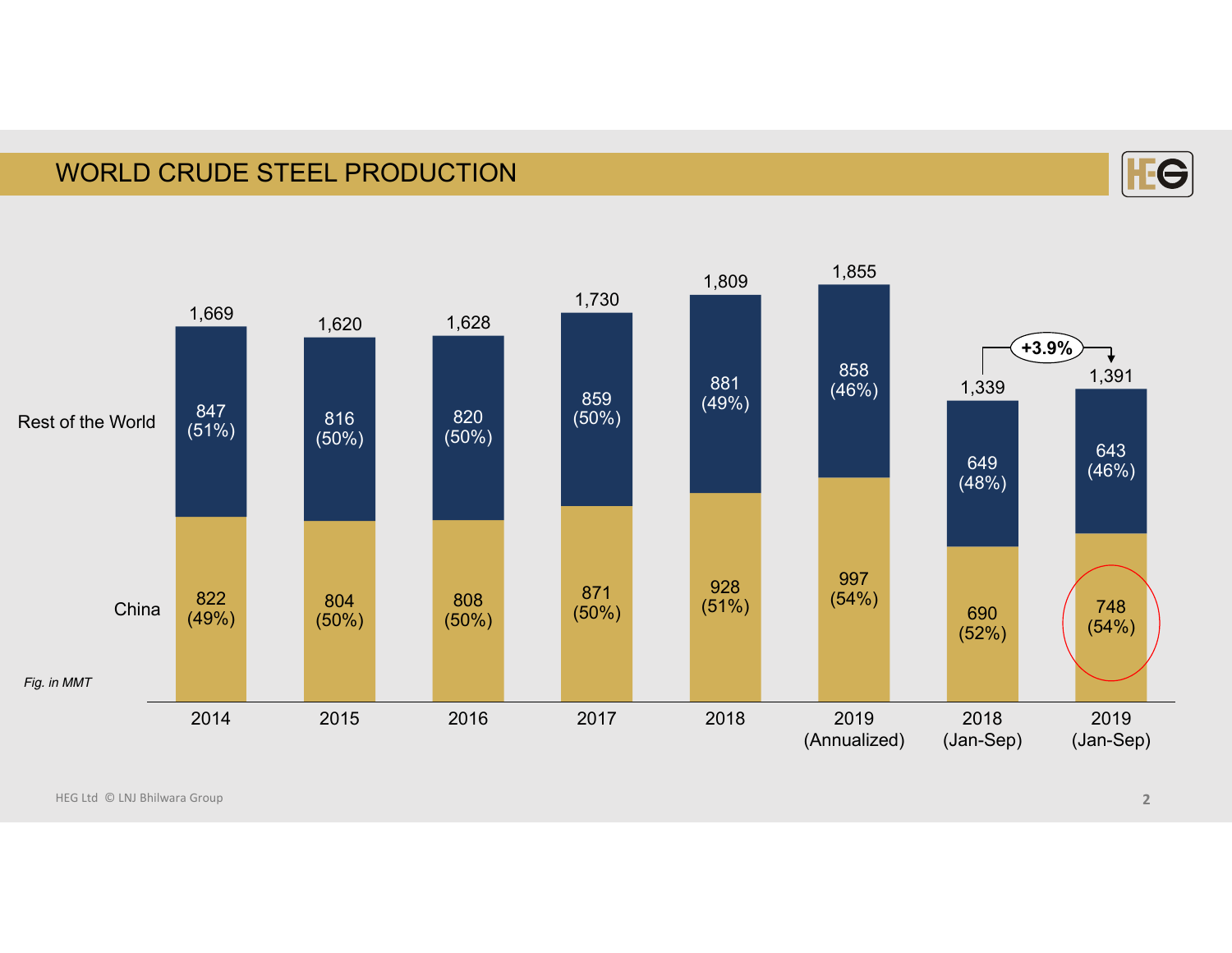#### WORLD CRUDE STEEL :- Jan-Sep ( 2019 vs 2018)



#### **World Crude Steel Output (Excluding China) Declines 0.9% in Jan-sept '19**

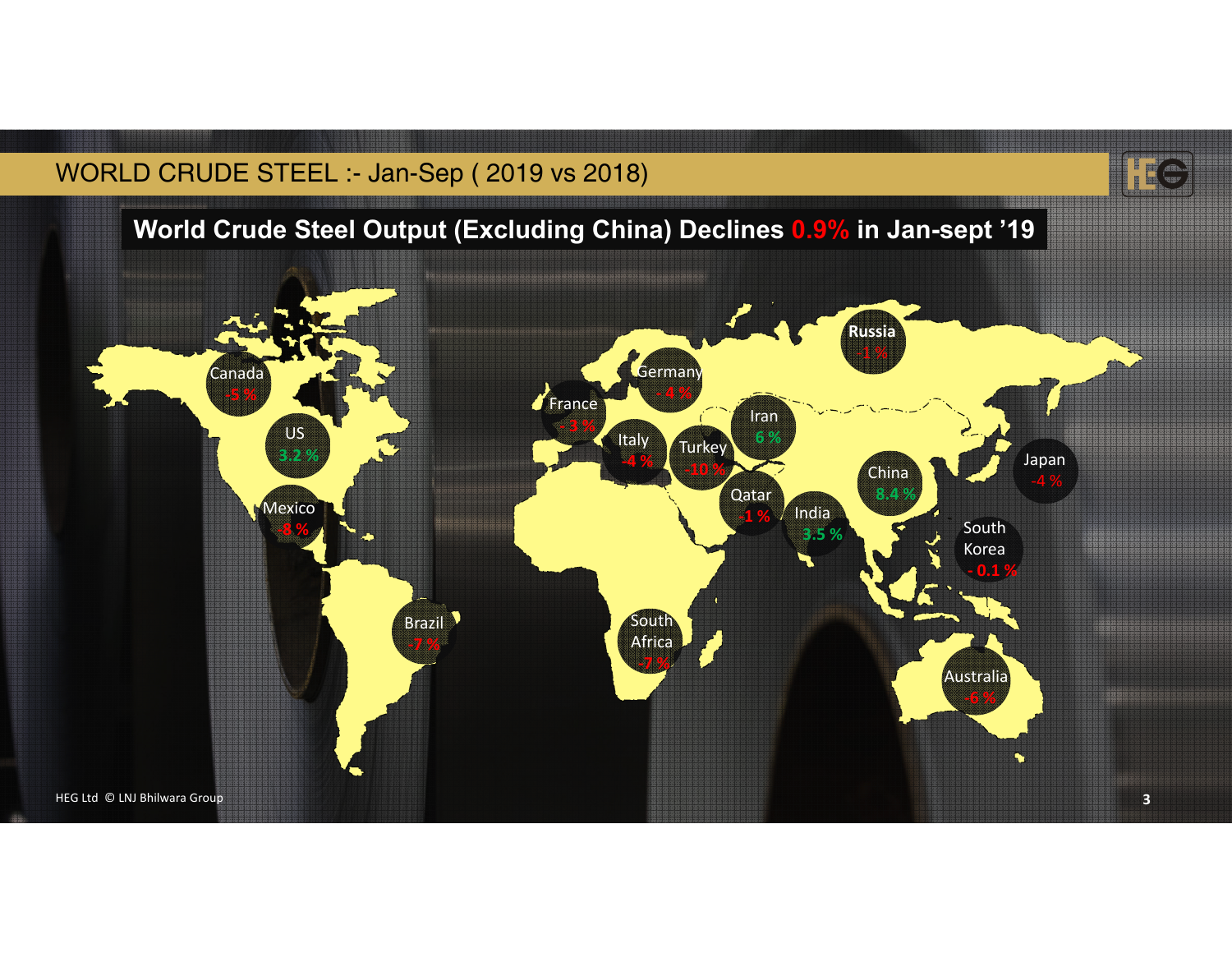#### China's finished steel exports- Monthly & Year Wise Trends



HEG Ltd © LNJ Bhilwara Group **4**

ЕC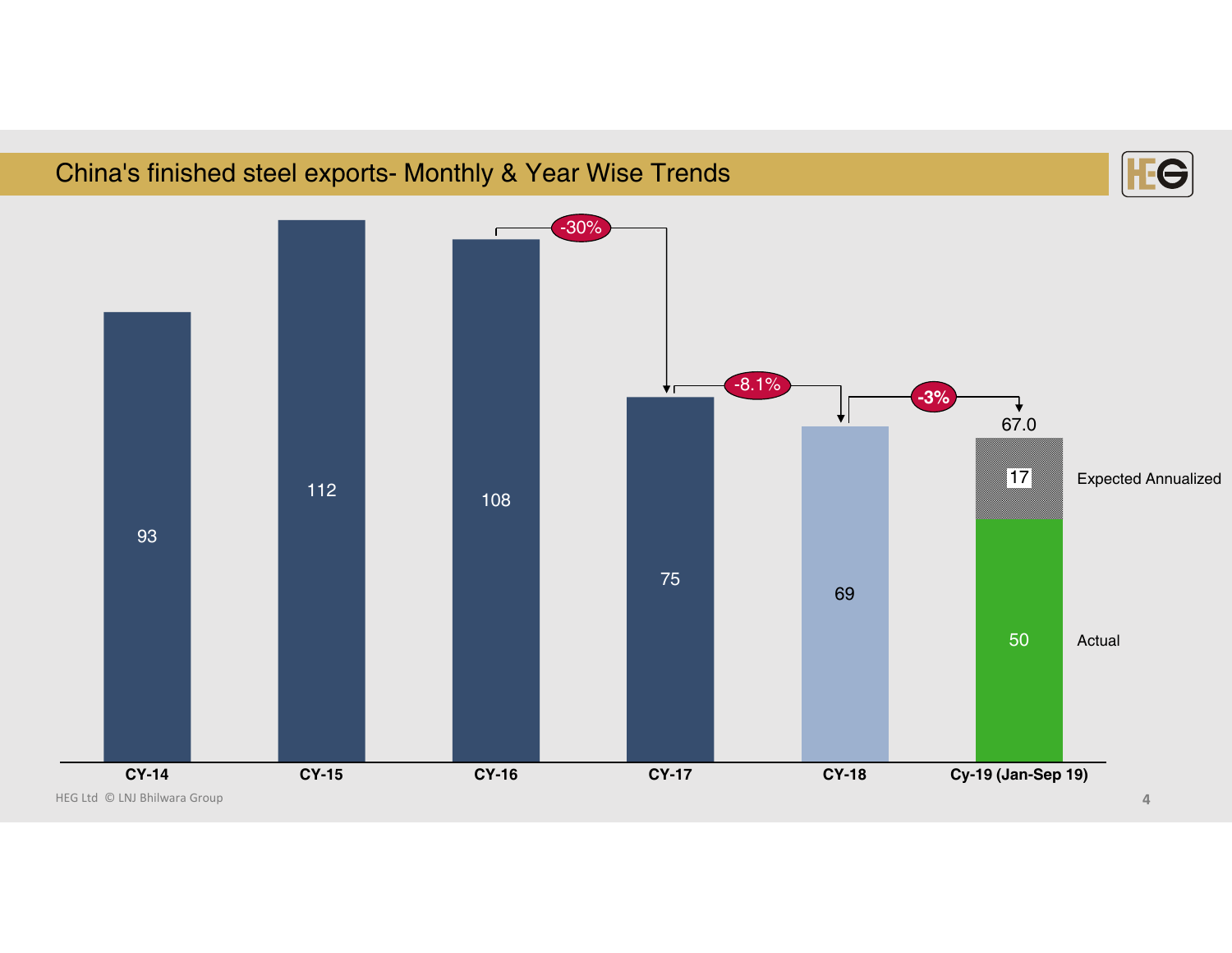

*in Rs. Crore (except EPS)*

| <b>PARTICULARS</b>             |       | <b>Q2 FY20 Q1 FY20</b> | <b>Q2 FY19</b> | <b>FY19</b> |
|--------------------------------|-------|------------------------|----------------|-------------|
| <b>REVENUE FROM OPERATIONS</b> | 564   | 817                    | 1794           | 6593        |
| EBITDA*                        | 174   | 387                    | 1389           | 4767        |
| <b>EBIT</b>                    | 156   | 369                    | 1371           | 4695        |
| <b>PAT</b>                     | 179   | 234                    | 889            | 3050        |
| <b>EPS</b>                     | 46.39 | 60.73                  | 222.45         | 763.60      |
| EBITDA Margin (%)              | 31%   | 47%                    | 77%            | 72%         |
| EBIT Margin (%)                | 28%   | 45%                    | 76%            | 71%         |
| PAT Margin (%)                 | 32%   | 29%                    | 50%            | 46%         |

\* EBITDA includes Other Income

Note : Capacity utilization for the quarter ended 30th September 2019 stood at 73%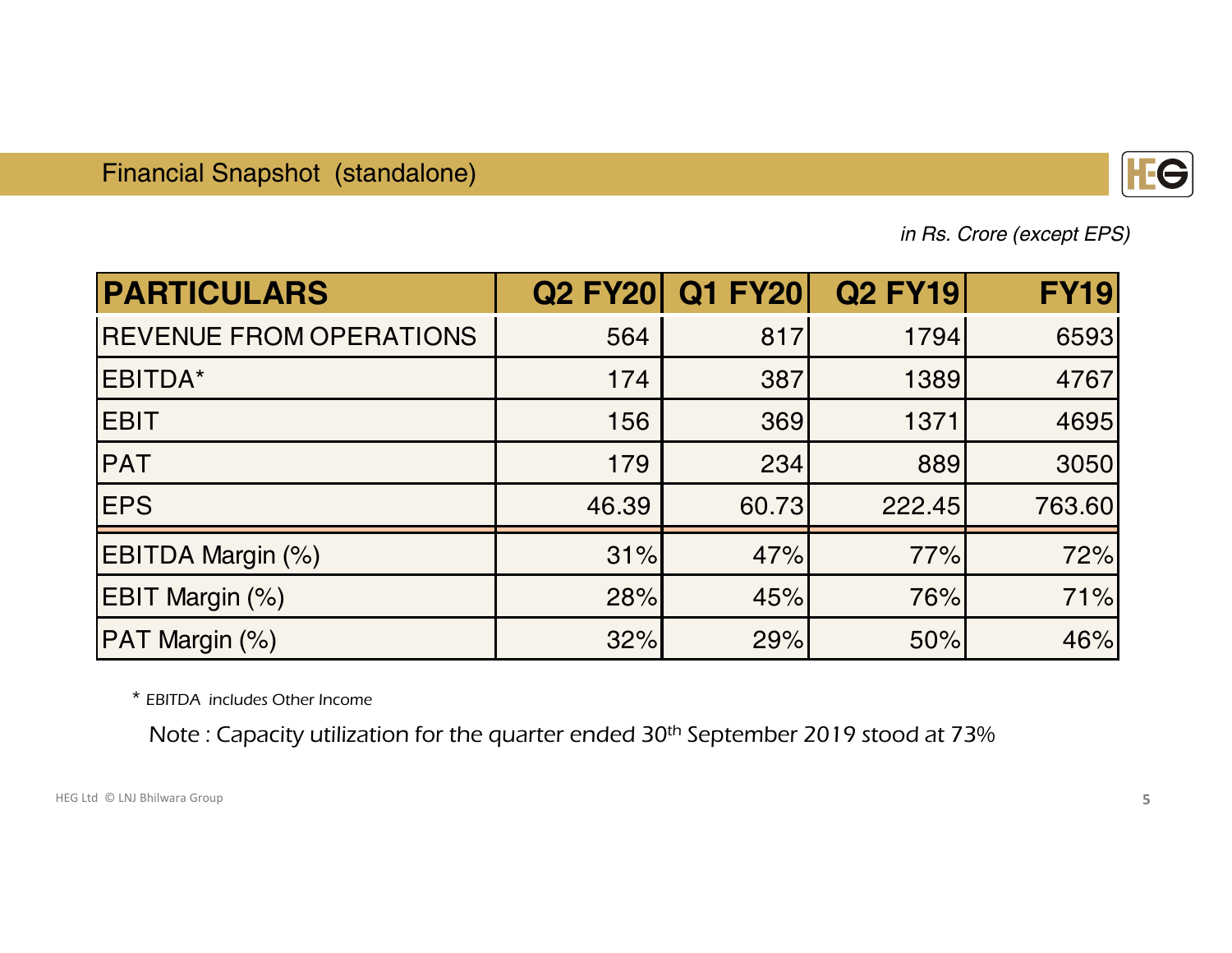### Profit & Loss for the period ended 30th September 2019 - Standalone in Rs.

| n Rs. Crores |  |
|--------------|--|
|              |  |
|              |  |

|               |                                                                                |            |            |            |            | Quarter Ended   Quarter Ended   Quarter Ended   Half Year Ended   Half Year Ended | <b>Year Ended</b> |
|---------------|--------------------------------------------------------------------------------|------------|------------|------------|------------|-----------------------------------------------------------------------------------|-------------------|
|               | <b>SI. No. Particulars</b>                                                     | 30-09-2019 | 30-06-2019 | 30-09-2018 | 30-09-2019 | 30-09-2018                                                                        | 31-03-2019        |
|               |                                                                                | Unaudited  | Unaudited  | Unaudited  | Unaudited  | Unaudited                                                                         | Audited           |
|               | <b>Revenue from Operations</b>                                                 | 564.38     | 816.51     | 1,793.80   | 1,380.89   | 3,381.18                                                                          | 6,592.83          |
|               | Other Income                                                                   | 35.03      | 39.16      | 20.37      | 74.19      | 29.72                                                                             | 109.19            |
| Ш             | Total Revenue (I+II)                                                           | 599.41     | 855.67     | 1,814.17   | 1,455.08   | 3,410.90                                                                          | 6,702.02          |
| $\mathsf{IV}$ | Expenses                                                                       |            |            |            |            |                                                                                   |                   |
|               | Cost of materials consumed                                                     | 334.17     | 494.35     | 414.16     | 828.52     | 691.18                                                                            | 1,611.84          |
|               | Changes in inventories of finished goods, work-in- progress and stock-in-trade | (47.40)    | (191.75)   | (196.32)   | (239.15)   | (267.71)                                                                          | (497.06)          |
|               | Employee benefits expense                                                      | 23.38      | 28.50      | 52.55      | 51.88      | 98.00                                                                             | 197.57            |
|               | Finance cost                                                                   | 9.95       | 9.25       | 5.39       | 19.21      | 8.54                                                                              | 17.97             |
|               | Depreciation and amortisation expense                                          | 17.75      | 17.72      | 18.13      | 35.47      | 35.68                                                                             | 72.39             |
|               | Power and Fuel (Net of Interdivisional Purchases)                              | 40.29      | 48.56      | 45.38      | 88.85      | 86.88                                                                             | 183.21            |
|               | Other Expenses                                                                 | 74.89      | 89.06      | 109.22     | 163.95     | 216.05                                                                            | 439.02            |
|               | Total expenses (IV)                                                            | 453.03     | 495.69     | 448.51     | 948.72     | 868.62                                                                            | 2,024.94          |
| ۷             | Profit/(Loss) before exceptional items and tax (III-IV)                        | 146.38     | 359.98     | 1,365.66   | 506.36     | 2,542.28                                                                          | 4,677.08          |

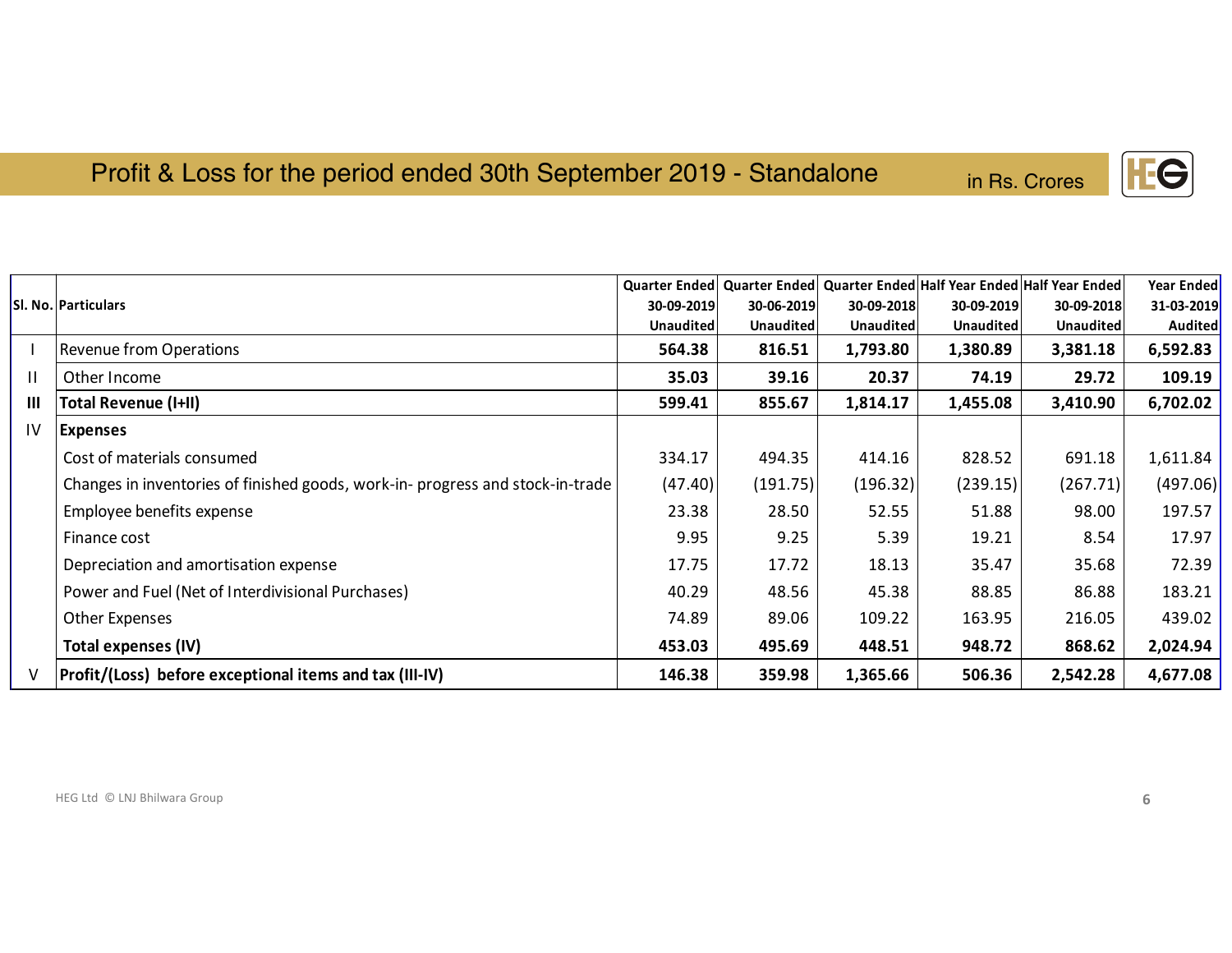#### Profit & Loss for the period ended 30th September 2019 - Standalone

|      |                                                                                   |                  |            |                  |            | Quarter Ended   Quarter Ended   Quarter Ended   Half Year Ended   Half Year Ended | <b>Year Ended</b> |
|------|-----------------------------------------------------------------------------------|------------------|------------|------------------|------------|-----------------------------------------------------------------------------------|-------------------|
|      | SI. No. Particulars                                                               | 30-09-2019       | 30-06-2019 | 30-09-2018       | 30-09-2019 | 30-09-2018                                                                        | 31-03-2019        |
|      |                                                                                   | <b>Unaudited</b> | Unaudited  | <b>Unaudited</b> | Unaudited  | <b>Unaudited</b>                                                                  | <b>Audited</b>    |
| VI   | <b>Exceptional Items</b>                                                          |                  |            |                  |            |                                                                                   |                   |
| VII  | Profit/(Loss) before Tax (V-VI)                                                   | 146.38           | 359.98     | 1,365.66         | 506.36     | 2,542.28                                                                          | 4,677.08          |
| VIII | Tax expense                                                                       |                  |            |                  |            |                                                                                   |                   |
|      | (1) Current Tax                                                                   | 1.55             | 121.78     | 475.38           | 123.33     | 881.59                                                                            | 1,619.35          |
|      | (2) Deferred Tax                                                                  | (34.20)          | 3.81       | 1.38             | (30.39)    | 1.49                                                                              | 7.30              |
| IΧ   | Net Profit/(Loss) for the period (VII-VIII)                                       | 179.03           | 234.39     | 888.90           | 413.42     | 1,659.20                                                                          | 3,050.43          |
| Χ    | <b>Other Comprehensive Income (Net of Taxes)</b>                                  |                  |            |                  |            |                                                                                   |                   |
|      | A (i) Items that will not be reclassified to profit or loss                       | 0.28             |            | (1.17)           | 0.28       | (1.17)                                                                            | (0.98)            |
|      | (ii) Income tax relating to items that will not be reclassified to profit or loss | (0.07)           |            | 0.41             | (0.07)     | 0.41                                                                              | 0.34              |
|      | B (i) Items that will be reclassified to profit or loss                           |                  |            |                  |            |                                                                                   |                   |
|      | (ii) Income tax relating to items that will be reclassified to profit or loss     |                  |            |                  |            |                                                                                   |                   |
|      | C. Share of Other comprehensive Income of Associates                              |                  |            |                  |            |                                                                                   |                   |
| XI   | Total Comprehensive Income for the period (IX+X)                                  | 179.24           | 234.39     | 888.14           | 413.63     | 1,658.44                                                                          | 3,049.79          |
| XII  | Paid -Up Equity Share Capital (Face Value ₹ 10/- per share)                       | 38.60            | 38.60      | 39.96            | 38.60      | 39.96                                                                             | 38.60             |
| XIII | <b>Reserves (Excluding Revaluation Reserves)</b>                                  |                  |            |                  |            |                                                                                   | 3,680.40          |
| XIV  | Earnings Per Share (₹) - Basic (Rs.)                                              | 46.39            | 60.73      | 222.45           | 107.12     | 415.22                                                                            | 763.60            |
|      | - Diluted (Rs.)                                                                   | 46.39            | 60.73      | 222.45           | 107.12     | 415.22                                                                            | 763.60            |

HEG Ltd © LNJ Bhilwara Group **7**



in Rs. Crores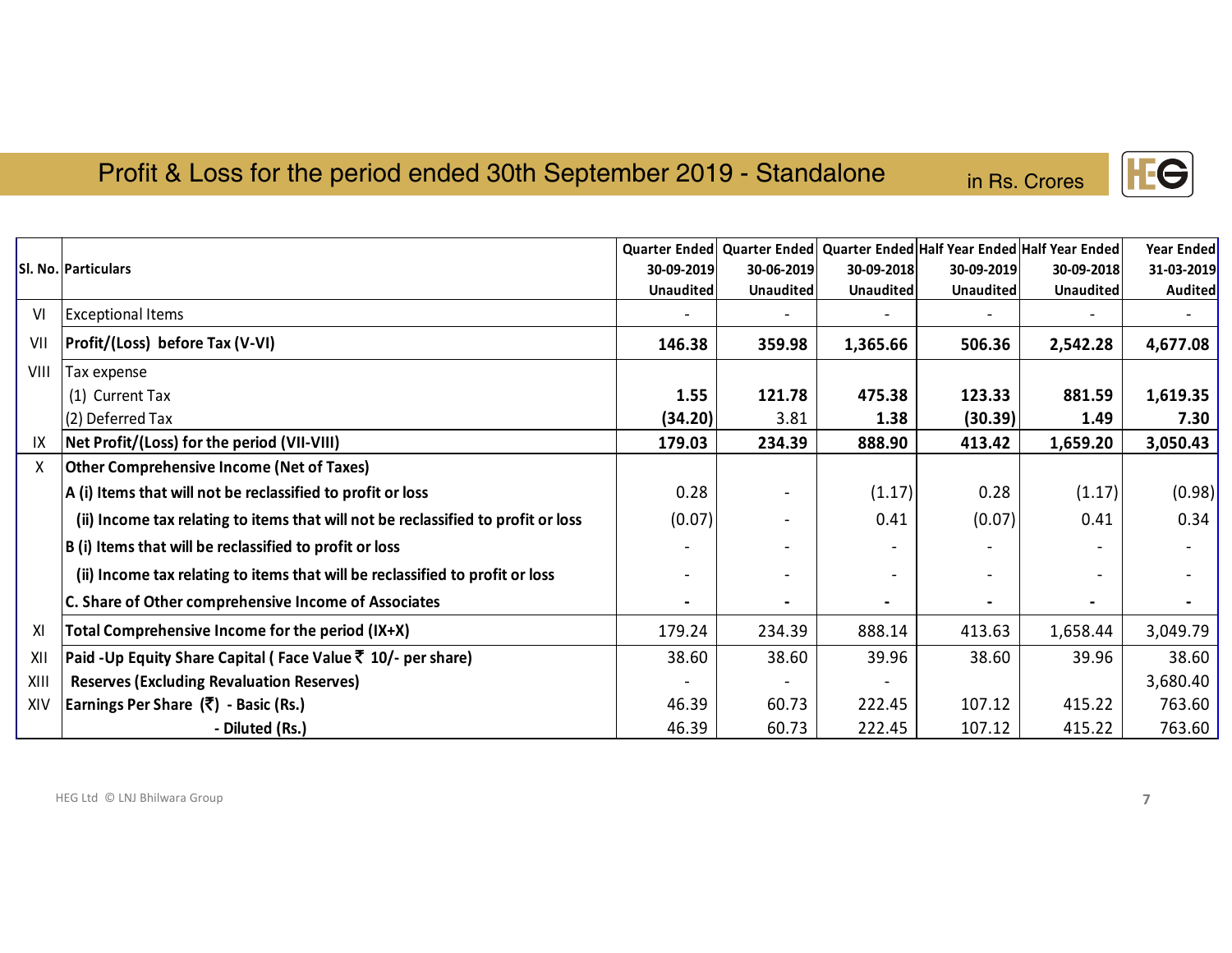|   | Profit & Loss for the period ended 30th September 2019 - Standalone       |                                                                 |                                |                                |                                                                                 | in Rs. Crores                  |                                                   |
|---|---------------------------------------------------------------------------|-----------------------------------------------------------------|--------------------------------|--------------------------------|---------------------------------------------------------------------------------|--------------------------------|---------------------------------------------------|
|   | SEGMENTWISE REVENUE, RESULTS, ASSETS AND SEGMENT LIABILITIES              |                                                                 |                                |                                |                                                                                 |                                |                                                   |
|   | Sl. No. Particulars                                                       | Quarter Ended   Quarter Ended<br>30-09-2019<br><b>Unaudited</b> | 30-06-2019<br><b>Unaudited</b> | 30-09-2018<br><b>Unaudited</b> | Quarter Ended Half Year Ended Half Year Ended<br>30-09-2019<br><b>Unaudited</b> | 30-09-2018<br><b>Unaudited</b> | <b>Year Ended</b><br>31-03-2019<br><b>Audited</b> |
| A | <b>Segment Revenue</b>                                                    |                                                                 |                                |                                |                                                                                 |                                |                                                   |
|   | Graphite                                                                  | 559.55                                                          | 814.64                         | 1,793.38                       | 1,374.19                                                                        | 3,380.23                       | 6,582.28                                          |
|   | Power                                                                     | 22.45                                                           | 24.57                          | 28.85                          | 47.02                                                                           | 56.72                          | 121.47                                            |
|   | Others                                                                    |                                                                 |                                |                                |                                                                                 |                                | 0.01                                              |
|   | <b>Total</b>                                                              | 582.00                                                          | 839.21                         | 1,822.23                       | 1,421.21                                                                        | 3,436.95                       | 6,703.76                                          |
|   | Less: Inter segment sales                                                 | 17.62                                                           | 22.70                          | 28.43                          | 40.32                                                                           | 55.77                          | 110.93                                            |
|   | <b>Revenue from Operations</b>                                            | 564.38                                                          | 816.51                         | 1,793.80                       | 1,380.89                                                                        | 3,381.18                       | 6,592.83                                          |
| B | <b>Segment Results</b>                                                    |                                                                 |                                |                                |                                                                                 |                                |                                                   |
|   | Profit before tax and finance cost from each segment                      |                                                                 |                                |                                |                                                                                 |                                |                                                   |
|   | Graphite                                                                  | 121.68                                                          | 340.10                         | 1,369.61                       | 461.78                                                                          | 2,550.14                       | 4,605.34                                          |
|   | Power                                                                     | 1.67                                                            | (0.56)                         | (7.63)                         | 1.12                                                                            | (12.40)                        | (17.62)                                           |
|   | <b>Others</b>                                                             |                                                                 |                                |                                |                                                                                 |                                |                                                   |
|   | <b>Total</b>                                                              | 123.35                                                          | 339.54                         | 1,361.98                       | 462.90                                                                          | 2,537.74                       | 4,587.72                                          |
|   | Add/Less:                                                                 |                                                                 |                                |                                |                                                                                 |                                |                                                   |
|   | Interest Income                                                           | 9.77                                                            | 11.45                          |                                | 21.22                                                                           |                                | 49.75                                             |
|   | Gain on sale of Investments (Including gain/(loss) on its Fair Valuation) | 21.96                                                           | 17.70                          | $\sim$                         | 39.67                                                                           |                                | 51.49                                             |
|   | Other Unallocable Income net of expenses                                  | 1.24                                                            | 0.54                           | 9.07                           | 1.78                                                                            | 13.08                          | 6.09                                              |
|   | Finance cost                                                              | (9.95)                                                          | (9.25)                         | (5.39)                         | (19.21)                                                                         | (8.54)                         | (17.97)                                           |
|   | <b>Total Profit Before Tax</b>                                            | 146.38                                                          | 359.98                         | 1,365.66                       | 506.36                                                                          | 2,542.28                       | 4,677.08                                          |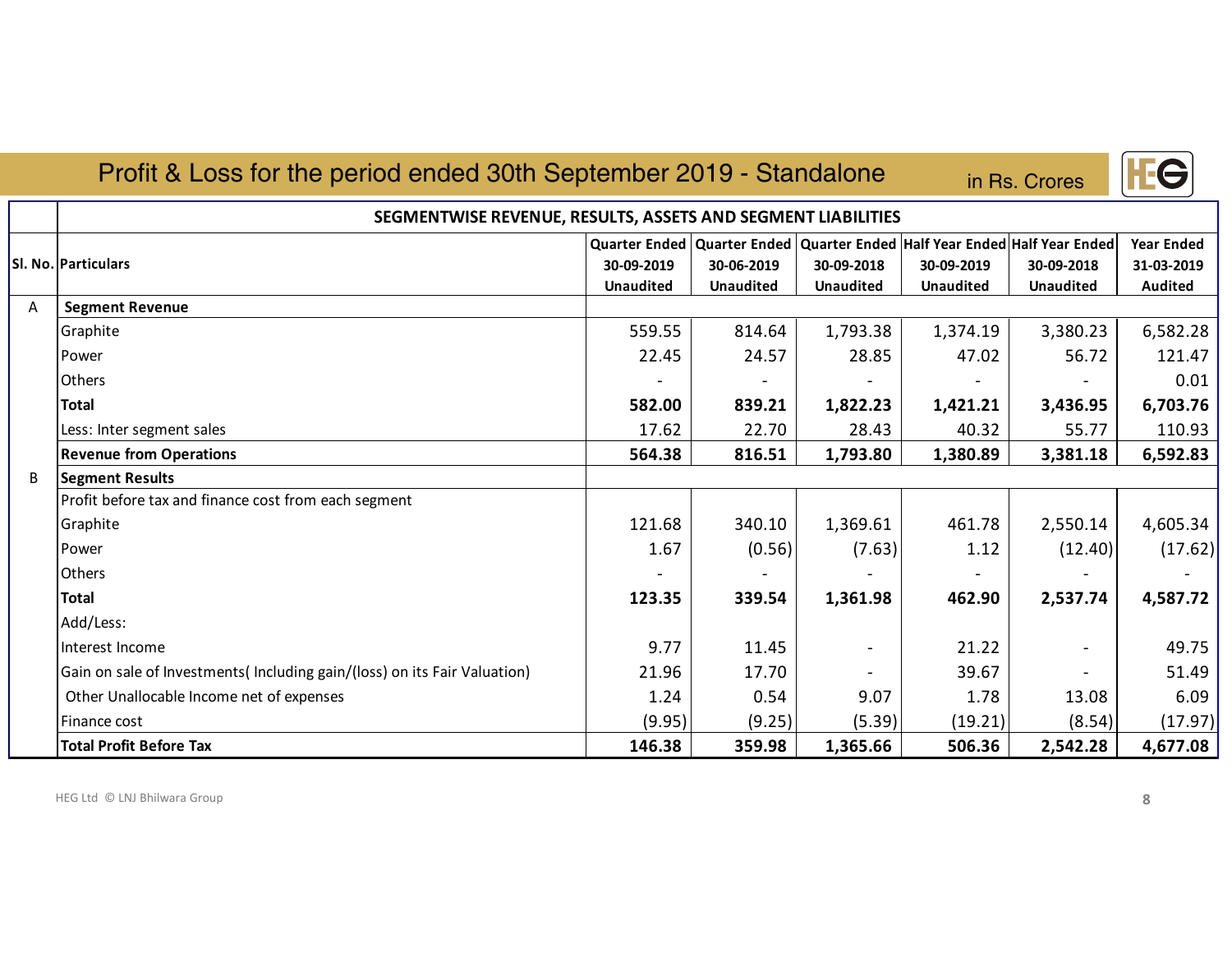|     | <b>Statement of Assets and Liabilities - Standalone</b> |                                     | in Rs. Crores            |
|-----|---------------------------------------------------------|-------------------------------------|--------------------------|
|     | <b>Particulars</b>                                      | <b>Half Year Ended</b><br>9/30/2019 | Year Ended<br>3/31/2019  |
| A   | <b>ASSETS</b>                                           | <b>Unaudited</b>                    | Audited                  |
| (1) | <b>Non-current assets</b>                               |                                     |                          |
|     | a) Property, Plant and Equipment                        | 746.51                              | 784.49                   |
|     | b) Capital work-in-progress                             | 33.24                               | 18.58                    |
|     | c) Investment Property                                  | 3.46                                | 3.54                     |
|     | d) Right to use Asset                                   | 6.26                                |                          |
|     | e) Goodwill                                             |                                     | $\overline{\phantom{0}}$ |
|     | f) Other Intangible assets                              | 0.31                                | 0.35                     |
|     | g) Intangible assets under development                  |                                     |                          |
|     | h) Biological Assets other than bearer plants           |                                     | $\overline{\phantom{a}}$ |
|     | i) Financial assets                                     |                                     |                          |
|     | (i) Investments                                         | 1,066.42                            | 758.80                   |
|     | (ii) Trade receivables                                  |                                     |                          |
|     | (iii) Loans                                             | 15.07                               | 11.19                    |
|     | (iv) Other Financial Assets                             |                                     | $\overline{\phantom{a}}$ |
|     | (j) Deferred tax assets(net)                            |                                     |                          |
|     | k) Income Tax Assets(Net)                               | 39.96                               | 39.95                    |
|     | I) Other non-current assets                             | 120.71                              | 17.27                    |
|     | <b>Total Non Current Assets</b>                         | 2,031.94                            | 1,634.17                 |
| (2) | <b>Current assets</b>                                   |                                     |                          |
|     | (a) Inventories                                         | 1,854.79                            | 1,308.39                 |
|     | (b) Financial assets                                    |                                     |                          |
|     | (i) Investments                                         | 15.95                               | 108.24                   |
|     | (ii) Trade receivables                                  | 679.52                              | 1,186.88                 |
|     | (iii) Cash & Cash equivalents                           | 38.34                               | 29.16                    |
|     | (iv) Bank balances other than (iii) above               | 322.28                              | 528.17                   |
|     | (v) Loans                                               | 1.00                                | 0.62                     |
|     | (vi) Others Financial Assets                            | 6.60                                | 5.38                     |
|     | (c) Other current assets                                | 284.88                              | 268.66                   |
|     | <b>Total Current Assets</b>                             | 3,203.36                            | 3,435.50                 |
|     | <b>Total Assets</b>                                     | 5,235.30                            | 5,069.67                 |

## **IFG**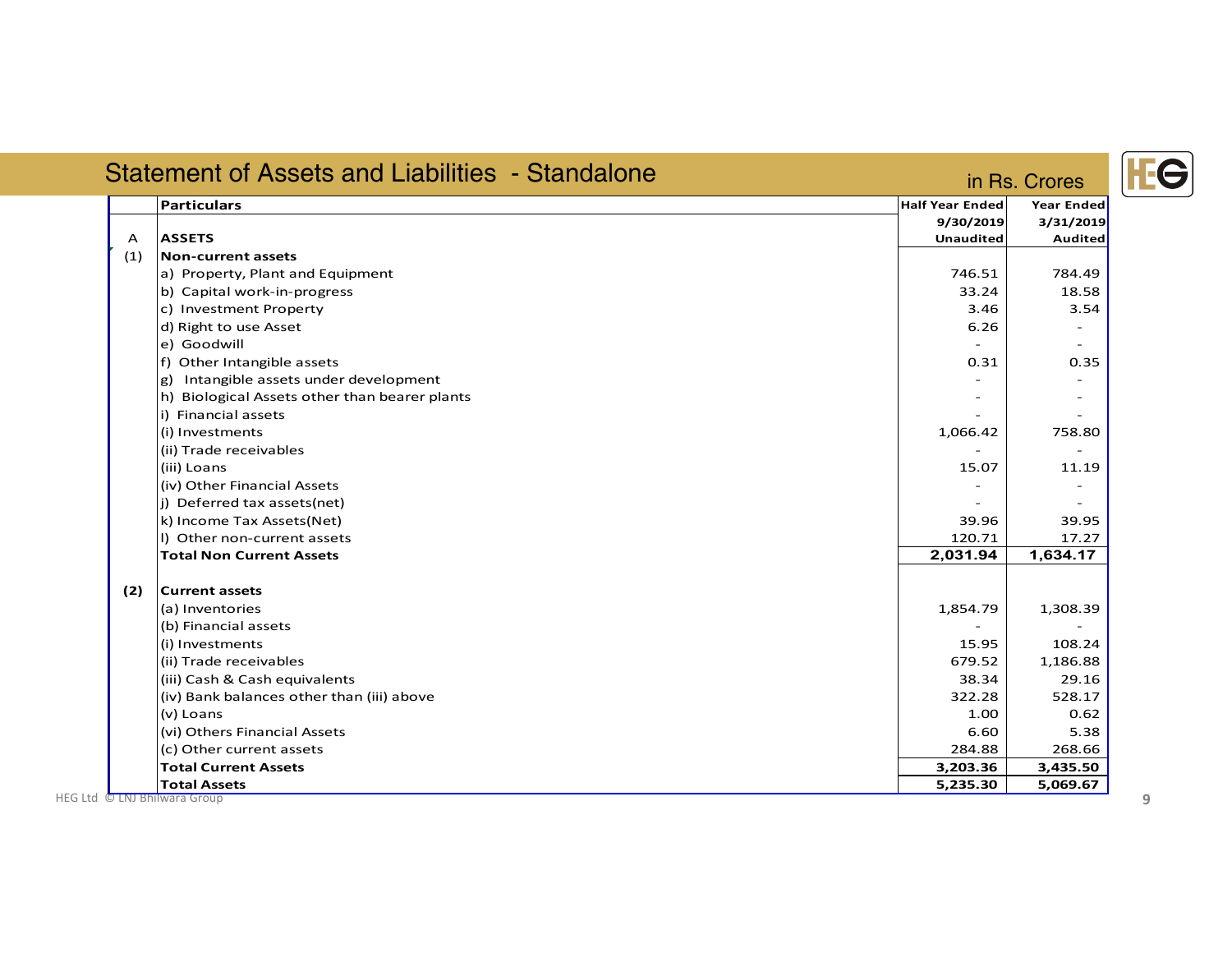|     | <b>Particulars</b>                                                             | <b>Half Year Ended</b> | Year Ended |
|-----|--------------------------------------------------------------------------------|------------------------|------------|
|     |                                                                                | 9/30/2019              | 3/31/2019  |
| B   | <b>EQUITY &amp; LIABILITIES</b>                                                | Unaudited              | Audited    |
|     | <b>Equity</b>                                                                  |                        |            |
|     | (a) Equity share capital                                                       | 38.60                  | 38.60      |
|     | (b) Other equity                                                               | 3,861.39               | 3,680.40   |
|     | <b>LIABILITIES</b>                                                             |                        |            |
| (1) | <b>Non-current liabilities</b>                                                 |                        |            |
|     | (a) Financial liabilities                                                      |                        |            |
|     | (i) Borrowings                                                                 |                        |            |
|     | (ii) Trade Payables                                                            |                        |            |
|     | (iii) Other financial liabilities-Security Deposit                             | 0.40                   | 0.41       |
|     | (b) Provisions                                                                 | 3.69                   | 3.87       |
|     | (c) Deferred tax liabilities (Net)                                             | 95.81                  | 126.13     |
|     | (d) Other non-current liabilities                                              | 2.57                   | 2.40       |
|     | <b>Total Non Current Liability</b>                                             | 102.46                 | 132.81     |
| (2) | <b>Current liabilities</b>                                                     |                        |            |
|     | (a) Financial liabilities                                                      |                        |            |
|     | (i) Borrowings                                                                 | 642.33                 | 666.36     |
|     | (ii) Trade Payables                                                            |                        |            |
|     | (A) Total Outstanding dues of micro enterprises and small enterprises          | 4.70                   | 3.99       |
|     | (B) Total Outstanding dues of creditors other than micro enterprises and small | 467.19                 | 376.08     |
|     | (iii) Other financial liabilities                                              | 71.54                  | 130.17     |
|     | (b) Other current liabilities                                                  | 15.15                  | 16.05      |
|     | (c) Provisions                                                                 | 5.31                   | 19.78      |
|     | (d) Current Tax Liabilities (Net)                                              | 26.62                  | 5.43       |
|     | <b>Total Current Liability</b>                                                 | 1,232.85               | 1,217.86   |

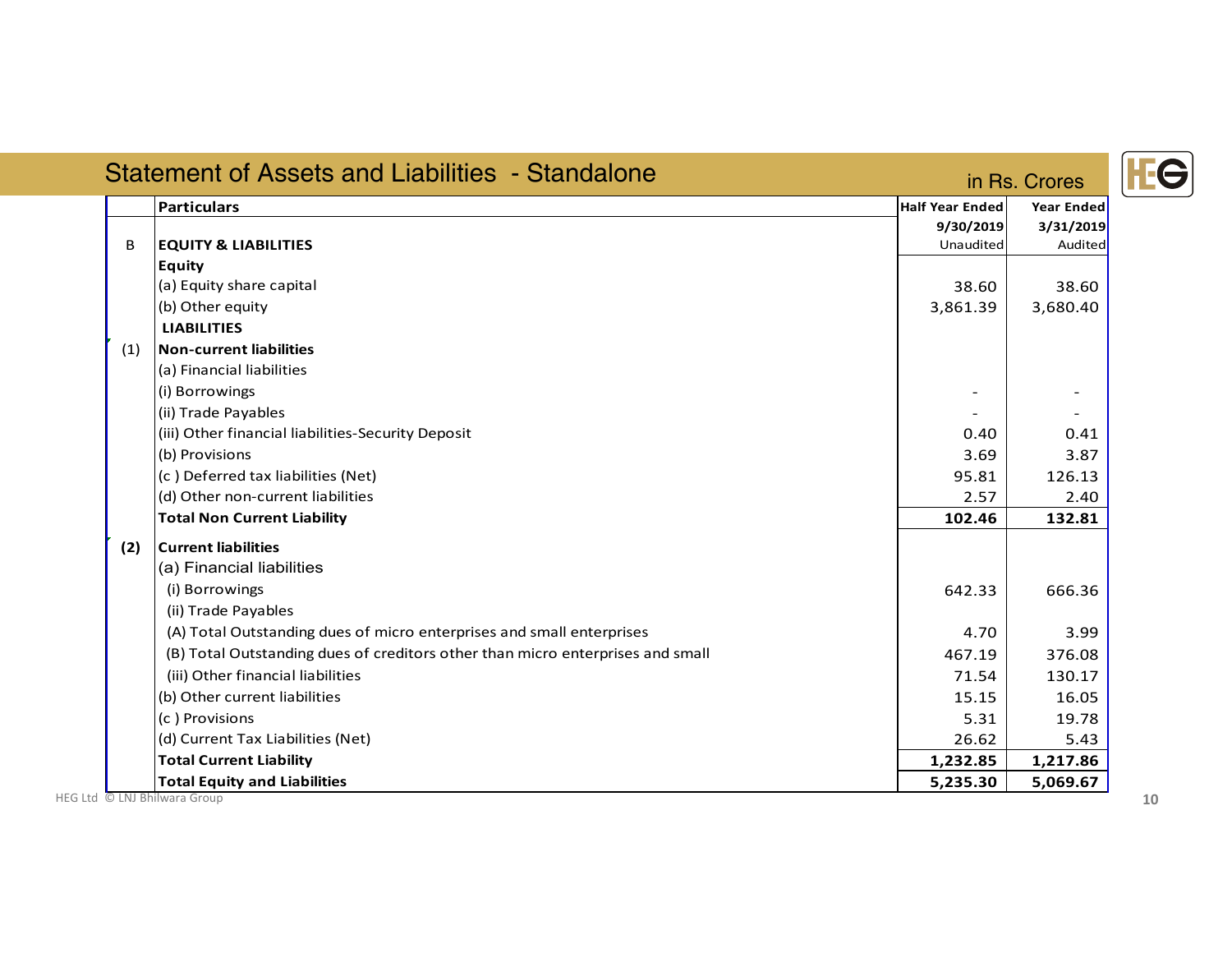## Profit & Loss for the period ended 30th September 2019 - Consolidated in Rs.

| <b>Rs. Crores</b> |  |  |
|-------------------|--|--|
|                   |  |  |

|                |                                                                               |                  |                  |                  |                  | Quarter Ended   Quarter Ended   Quarter Ended   Half Year Ended   Half Year Ended | <b>Year Ended</b> |
|----------------|-------------------------------------------------------------------------------|------------------|------------------|------------------|------------------|-----------------------------------------------------------------------------------|-------------------|
|                | Sl.No.   Particulars                                                          | 30-09-2019       | 30-06-2019       | 30-09-2018       | 30-09-2019       | 30-09-2018                                                                        | 31-03-2019        |
|                |                                                                               | <b>Unaudited</b> | <b>Unaudited</b> | <b>Unaudited</b> | <b>Unaudited</b> | <b>Unaudited</b>                                                                  | Audited           |
|                | Revenue from Operations                                                       | 564.38           | 816.51           | 1,793.80         | 1,380.89         | 3,381.18                                                                          | 6,592.83          |
| Ш.             | Other Income                                                                  | 35.03            | 39.16            | 20.37            | 74.19            | 29.72                                                                             | 109.19            |
| $\mathbf{III}$ | <b>Total Revenue (I+II)</b>                                                   | 599.41           | 855.67           | 1,814.17         | 1,455.08         | 3,410.90                                                                          | 6,702.02          |
| IV             | <b>Expenses</b>                                                               |                  |                  |                  |                  |                                                                                   |                   |
|                | Cost of materials consumed                                                    | 334.17           | 494.35           | 414.16           | 828.52           | 691.18                                                                            | 1,611.84          |
|                | Changes in inventories of finished goods, work-in-progress and stock-in-trade | (47.40)          | (191.75)         | (196.32)         | (239.15)         | (267.71)                                                                          | (497.06)          |
|                | Employee benefits expense                                                     | 23.38            | 28.50            | 52.55            | 51.88            | 98.00                                                                             | 197.57            |
|                | Finance cost                                                                  | 9.95             | 9.25             | 5.39             | 19.21            | 8.54                                                                              | 17.97             |
|                | Depreciation and amortisation expense                                         | 17.75            | 17.72            | 18.13            | 35.47            | 35.68                                                                             | 72.39             |
|                | Power and Fuel (Net of Interdivisional Purchases)                             | 40.29            | 48.56            | 45.38            | 88.85            | 86.88                                                                             | 183.21            |
|                | Other Expenses                                                                | 74.89            | 89.06            | 109.22           | 163.95           | 216.05                                                                            | 439.02            |
|                | Total expenses (IV)                                                           | 453.03           | 495.69           | 448.51           | 948.72           | 868.62                                                                            | 2,024.94          |
| $\vee$         | Profit/(Loss) before exceptional items and tax (III-IV)                       | 146.38           | 359.98           | 1,365.66         | 506.36           | 2,542.28                                                                          | 4,677.08          |
|                |                                                                               |                  |                  |                  |                  |                                                                                   |                   |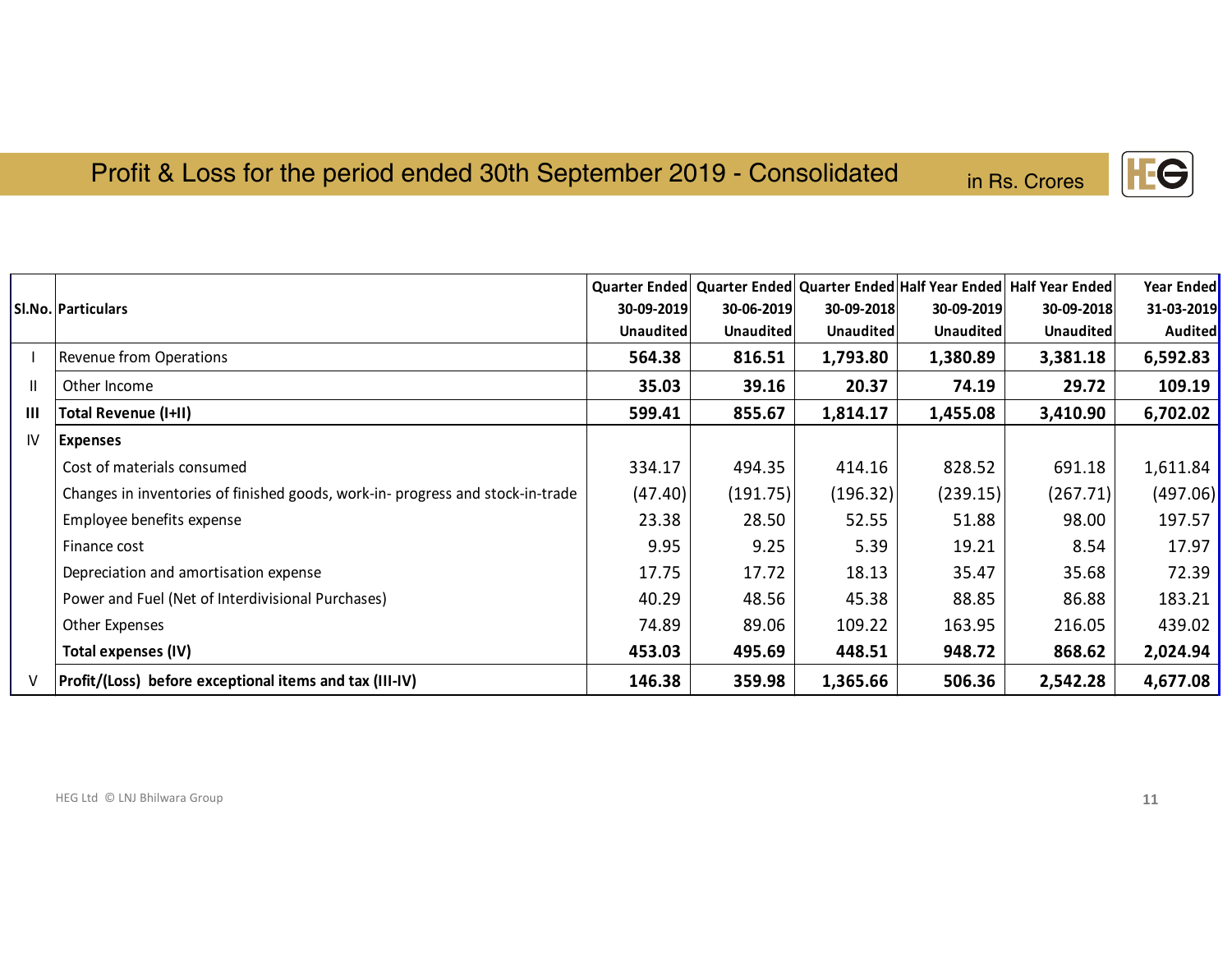#### Profit & Loss for the period ended 30th September 2019 - Consolidated

in Rs. Crores

|      |                                                                                   |                  |                  |            |                  | Quarter Ended   Quarter Ended   Quarter Ended   Half Year Ended   Half Year Ended | Year Ended     |
|------|-----------------------------------------------------------------------------------|------------------|------------------|------------|------------------|-----------------------------------------------------------------------------------|----------------|
|      | SI.No.   Particulars                                                              | 30-09-2019       | 30-06-2019       | 30-09-2018 | 30-09-2019       | 30-09-2018                                                                        | 31-03-2019     |
|      |                                                                                   | <b>Unaudited</b> | <b>Unaudited</b> | Unaudited  | <b>Unaudited</b> | Unaudited                                                                         | <b>Audited</b> |
| VI   | <b>Exceptional Items</b>                                                          |                  |                  |            |                  |                                                                                   |                |
| VII  | Profit/(Loss) before Tax (V-VI)                                                   | 146.38           | 359.98           | 1,365.66   | 506.36           | 2,542.28                                                                          | 4,677.08       |
| VIII | Tax expense                                                                       |                  |                  |            |                  |                                                                                   |                |
|      | (1) Current Tax                                                                   | 1.55             | 121.78           | 475.38     | 123.33           | 881.59                                                                            | 1,619.35       |
|      | (2) Deferred Tax                                                                  | (34.20)          | 3.81             | 1.38       | (30.39)          | 1.49                                                                              | 7.30           |
| IX   | Share of Profit/ (loss) of associates                                             | 23.30            | 9.09             | 13.89      | 32.39            | 19.25                                                                             | (24.27)        |
| X.   | Net Profit/(Loss) for the period (VII-VIII+IX)                                    | 202.34           | 243.47           | 902.79     | 445.81           | 1,678.45                                                                          | 3,026.16       |
| XI   | <b>Other Comprehensive Income (Net of Taxes)</b>                                  |                  |                  |            |                  |                                                                                   |                |
|      | A (i) Items that will not be reclassified to profit or loss                       | 0.28             |                  | (1.17)     | 0.28             | (1.17)                                                                            | (0.98)         |
|      | (ii) Income tax relating to items that will not be reclassified to profit or loss | (0.07)           |                  | 0.41       | (0.07)           | 0.41                                                                              | 0.34           |
|      | B (i) Items that will be reclassified to profit or loss                           |                  |                  |            |                  |                                                                                   |                |
|      | (ii) Income tax relating to items that will be reclassified to profit or loss     |                  |                  |            |                  |                                                                                   |                |
|      | C. Share of Other comprehensive Income of Associates                              | (0.02)           | 0.01             | 0.02       | (0.01)           | 0.03                                                                              | 0.05           |
| XII  | <b>Total Comprehensive Income for the period</b>                                  | 202.53           | 243.48           | 902.05     | 446.01           | 1,677.72                                                                          | 3,025.57       |
| XIII | Paid -Up Equity Share Capital (Face Value ₹ 10/- per share)                       | 38.60            | 38.60            | 39.96      | 38.60            | 39.96                                                                             | 38.60          |
| XIV  | <b>Reserves (Excluding Revaluation Reserves)</b>                                  |                  |                  |            |                  |                                                                                   | 3,755.09       |
| XV   | Earnings Per Share (₹) - Basic (Rs.)                                              | 52.42            | 63.08            | 225.93     | 115.51           | 420.03                                                                            | 757.53         |
|      | - Diluted (Rs.)                                                                   | 52.42            | 63.08            | 225.93     | 115.51           | 420.03                                                                            | 757.53         |

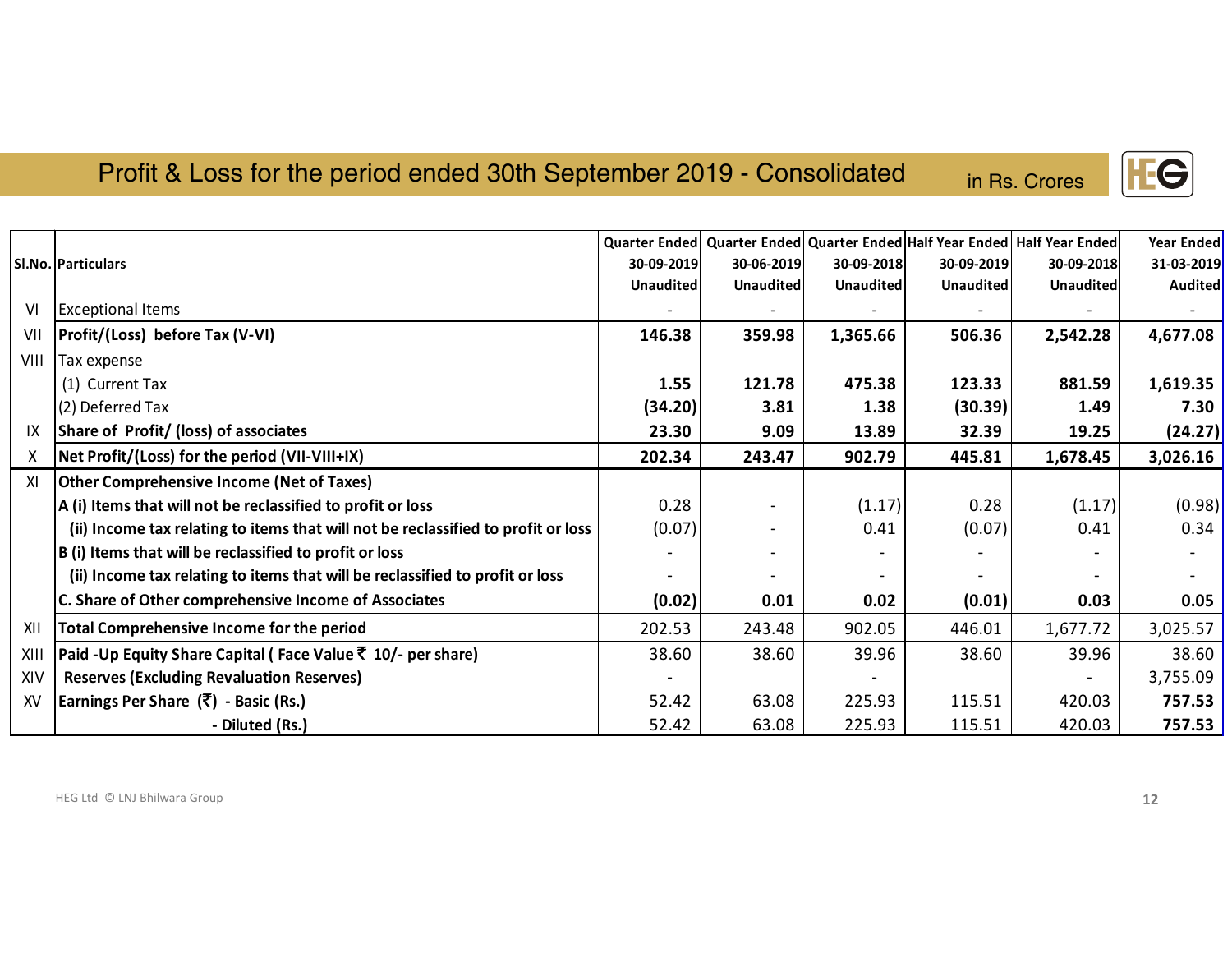#### Profit & Loss for the period ended 30th September 2019 - Consolidated

in Rs. Crores

|   |                                                                           |                  |                  |                  |                  | Quarter Ended Quarter Ended Quarter Ended Half Year Ended Half Year Ended | Year Ended     |
|---|---------------------------------------------------------------------------|------------------|------------------|------------------|------------------|---------------------------------------------------------------------------|----------------|
|   | I. No. Particulars                                                        | 30-09-2019       | 30-06-2019       | 30-09-2018       | 30-09-2019       | 30-09-2018                                                                | 31-03-2019     |
|   |                                                                           | <b>Unaudited</b> | <b>Unaudited</b> | <b>Unaudited</b> | <b>Unaudited</b> | Unaudited                                                                 | <b>Audited</b> |
| A | <b>Segment Revenue</b>                                                    |                  |                  |                  |                  |                                                                           |                |
|   | Graphite                                                                  | 559.55           | 814.64           | 1,793.38         | 1,374.19         | 3,380.23                                                                  | 6,582.28       |
|   | Power                                                                     | 22.45            | 24.57            | 28.85            | 47.02            | 56.72                                                                     | 121.47         |
|   | Others                                                                    |                  |                  |                  |                  |                                                                           | 0.01           |
|   | <b>Total</b>                                                              | 582.00           | 839.21           | 1822.23          | 1421.21          | 3436.95                                                                   | 6703.76        |
|   | Less: Inter segment sales                                                 | 17.62            | 22.70            | 28.43            | 40.32            | 55.77                                                                     | 110.93         |
|   | <b>Revenue from Operations</b>                                            | 564.38           | 816.51           | 1793.80          | 1380.89          | 3381.18                                                                   | 6592.83        |
| B | <b>Segment Results</b>                                                    |                  |                  |                  |                  |                                                                           |                |
|   | Profit before tax and finance cost from each segment                      |                  |                  |                  |                  |                                                                           |                |
|   | Graphite                                                                  | 121.68           | 340.10           | 1,369.61         | 461.78           | 2,550.14                                                                  | 4,605.34       |
|   | Power                                                                     | 1.67             | (0.56)           | (7.63)           | 1.12             | (12.40)                                                                   | (17.62)        |
|   | Others                                                                    |                  |                  |                  |                  |                                                                           |                |
|   | <b>Total</b>                                                              | 123.35           | 339.54           | 1,361.98         | 462.90           | 2,537.74                                                                  | 4,587.72       |
|   | Add/Less:                                                                 |                  |                  |                  |                  |                                                                           |                |
|   | Interest Income                                                           | 9.77             | 11.45            |                  | 21.22            |                                                                           | 49.75          |
|   | Gain on sale of Investments (Including gain/(loss) on its Fair Valuation) | 21.96            | 17.70            |                  | 39.67            |                                                                           | 51.49          |
|   | Other Unallocable Income net of expenses                                  | 1.24             | 0.54             | 9.07             | 1.78             | 13.08                                                                     | 6.09           |
|   | Finance cost                                                              | (9.95)           | (9.25)           | (5.39)           | (19.21)          | (8.54)                                                                    | (17.97)        |
|   | <b>Total Profit Before Tax</b>                                            | 146.38           | 359.98           | 1,365.66         | 506.36           | 2,542.28                                                                  | 4,677.08       |

HEG Ltd © LNJ Bhilwara Group

**Sl.**

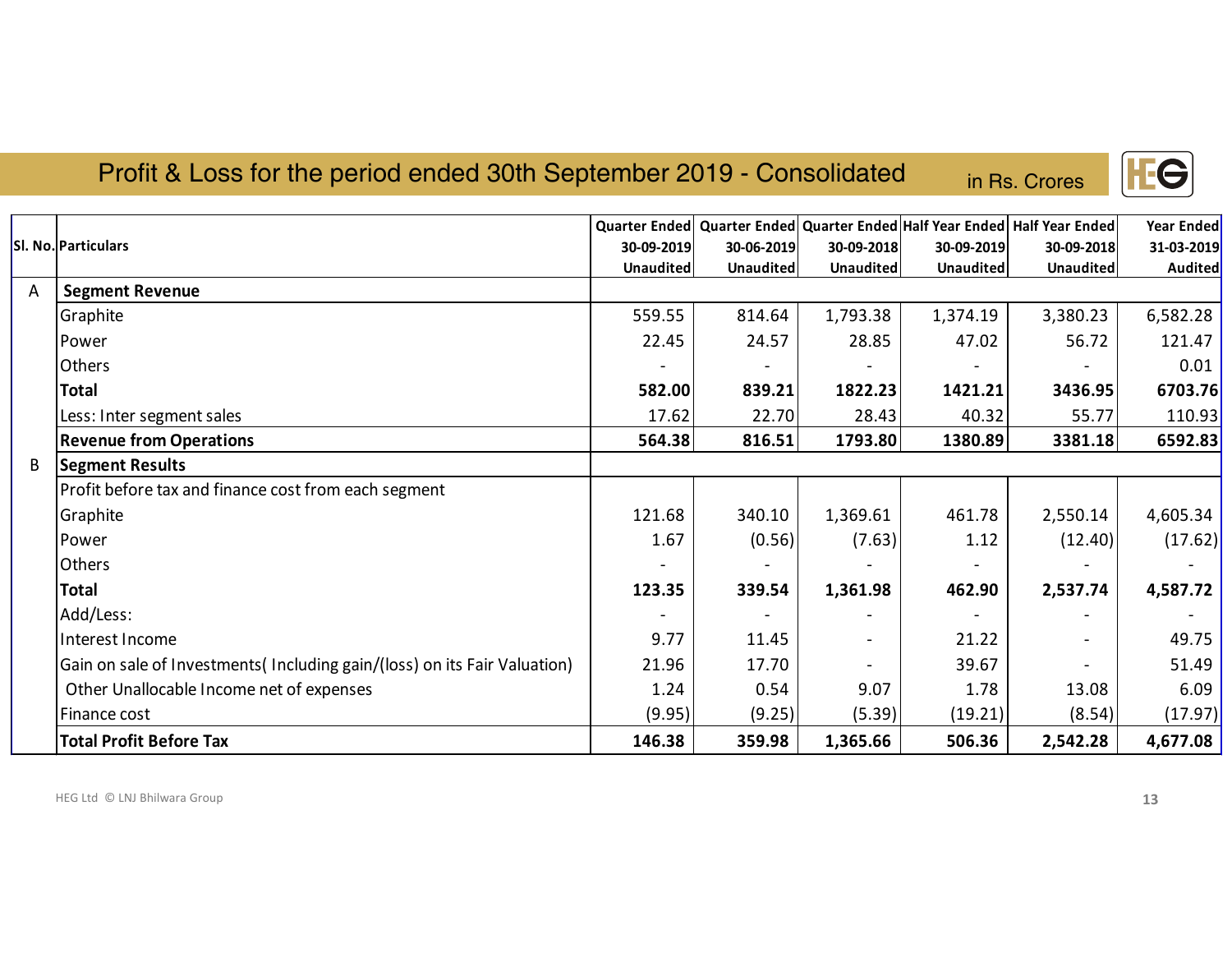|     | <b>Statement of Assets and Liabilities - Consolidated</b> | in Rs. Crores                                    |                                           |
|-----|-----------------------------------------------------------|--------------------------------------------------|-------------------------------------------|
| А   | <b>Particulars</b><br><b>ASSETS</b>                       | <b>Half Year Ended</b><br>9/30/2019<br>Unaudited | <b>Year Ended</b><br>3/31/2019<br>Audited |
| (1) | <b>Non-current assets</b>                                 |                                                  |                                           |
|     | a) Property, Plant and Equipment                          | 746.51                                           | 784.49                                    |
|     | b) Capital work-in-progress                               | 33.24                                            | 18.58                                     |
|     | c) Investment Property                                    | 3.46                                             | 3.54                                      |
|     | d) Right to use Asset                                     | 6.26                                             |                                           |
|     | e) Goodwill                                               |                                                  |                                           |
|     | f) Other Intangible assets                                | 0.31                                             | 0.35                                      |
|     | g) Intangible assets under development                    |                                                  |                                           |
|     | h) Biological Assets other than bearer plants             |                                                  |                                           |
|     | i) Financial assets                                       |                                                  |                                           |
|     | (i) Investments                                           | 1,173.49                                         | 833.49                                    |
|     | (ii) Trade receivables                                    |                                                  |                                           |
|     | (iii) Loans                                               | 15.07                                            | 11.19                                     |
|     | (iv) Other Financial Assets                               |                                                  |                                           |
|     | j) Deferred tax assets(net)                               |                                                  |                                           |
|     | k) Income Tax Assets(Net)                                 | 39.96                                            | 39.95                                     |
|     | I) Other non-current assets                               | 120.71                                           | 17.27                                     |
|     | <b>Total Non Current Assets</b>                           | 2,139.00                                         | 1,708.86                                  |
| (2) | <b>Current assets</b>                                     |                                                  |                                           |
|     | (a) Inventories                                           | 1,854.79                                         | 1,308.39                                  |
|     | (b) Financial assets                                      |                                                  |                                           |
|     | (i) Investments                                           | 15.95                                            | 108.24                                    |
|     | (ii) Trade receivables                                    | 679.52                                           | 1,186.88                                  |
|     | (iii) Cash & Cash equivalents                             | 38.34                                            | 29.16                                     |
|     | (iv) Bank balances other than (iii) above                 | 322.28                                           | 528.17                                    |
|     | (v) Loans                                                 | 1.00                                             | 0.62                                      |
|     | (vi) Others Financial Assets                              | 6.60                                             | 5.38                                      |
|     | (c) Other current assets                                  | 284.88                                           | 268.66                                    |
|     | <b>Total Current Assets</b>                               | 3,203.36                                         | 3,435.50                                  |
|     | <b>Total Assets</b>                                       | 5,342.36                                         | 5,144.36                                  |

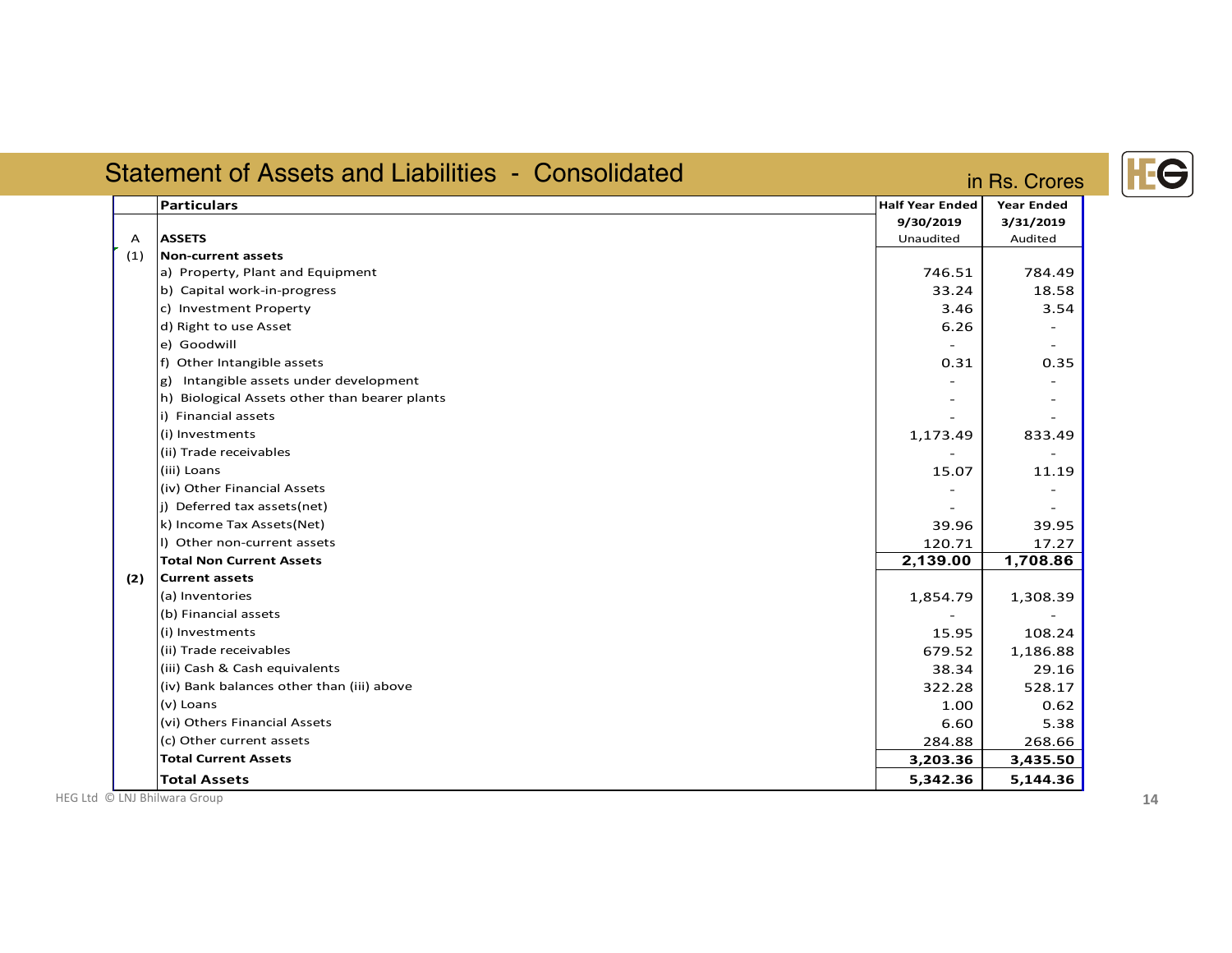| <b>Statement of Assets and Liabilities - Consolidated</b> |                                                                                            |                        | in Rs. Crores     |  |
|-----------------------------------------------------------|--------------------------------------------------------------------------------------------|------------------------|-------------------|--|
|                                                           | <b>Particulars</b>                                                                         | <b>Half Year Ended</b> | <b>Year Ended</b> |  |
|                                                           |                                                                                            | 9/30/2019              | 3/31/2019         |  |
| B                                                         | <b>EQUITY &amp; LIABILITIES</b>                                                            | Unaudited              | Audited           |  |
|                                                           | <b>Equity</b>                                                                              |                        |                   |  |
|                                                           | (a) Equity share capital                                                                   | 38.60                  | 38.60             |  |
|                                                           | (b) Other equity                                                                           | 3,968.44               | 3,755.09          |  |
|                                                           | <b>LIABILITIES</b>                                                                         |                        |                   |  |
| (1)                                                       | Non-current liabilities                                                                    |                        |                   |  |
|                                                           | (a) Financial liabilities                                                                  |                        |                   |  |
|                                                           | (i) Borrowings                                                                             |                        |                   |  |
|                                                           | (ii) Trade Payables                                                                        |                        |                   |  |
|                                                           | (iii) Other financial liabilities-Security Deposit                                         | 0.40                   | 0.41              |  |
|                                                           | (b) Provisions                                                                             | 3.69                   | 3.87              |  |
|                                                           | (c) Deferred tax liabilities (Net)                                                         | 95.81                  | 126.13            |  |
|                                                           | (d) Other non-current liabilities                                                          | 2.57                   | 2.40              |  |
|                                                           | <b>Total Non Current Liability</b>                                                         | 102.47                 | 132.81            |  |
| (2)                                                       | <b>Current liabilities</b>                                                                 |                        |                   |  |
|                                                           | (a) Financial liabilities                                                                  |                        |                   |  |
|                                                           | (i) Borrowings                                                                             | 642.33                 | 666.36            |  |
|                                                           | (ii) Trade Payables                                                                        |                        |                   |  |
|                                                           | (A) Total Outstanding dues of micro enterprises and small enterprises                      | 4.70                   | 3.99              |  |
|                                                           | (B) Total Outstanding dues of creditors other than micro enterprises and small enterprises | 467.19                 | 376.08            |  |
|                                                           | (iii) Other financial liabilities                                                          | 71.54                  | 130.17            |  |
|                                                           | (b) Other current liabilities                                                              | 15.15                  | 16.05             |  |
|                                                           | (c) Provisions                                                                             | 5.31                   | 19.78             |  |
|                                                           | (d) Current Tax Liabilities (Net)                                                          | 26.62                  | 5.43              |  |
|                                                           | <b>Total Current Liability</b>                                                             | 1,232.85               | 1,217.86          |  |
|                                                           | <b>Total Equity and Liabilities</b>                                                        | 5,342.36               | 5,144.36          |  |